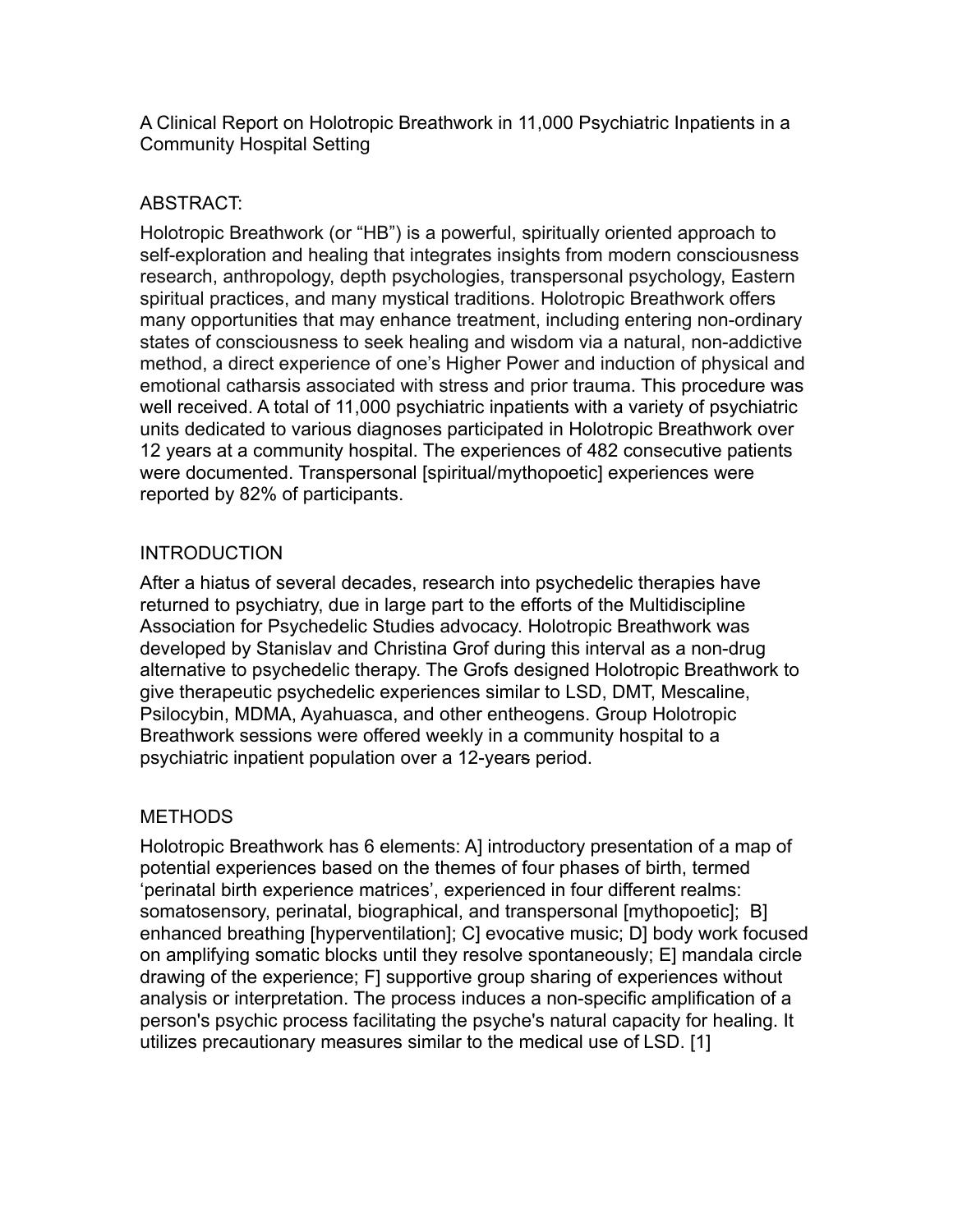Holotropic Breathwork was offered to the inpatients every Tuesday evening at the Stress Center of Hyland Behavioral Health, Saint Anthony's Medical Center in Saint Louis, Missouri, from 1989 through 2001. The group was offered weekly with 20 psychiatric inpatients attending from a number of specialty units: the sexual trauma, dual diagnosis, chemical dependency, anxiety, depression, adolescent, and the acute ICU for psychoses units. The best estimate of the total number of patients is 11,200 +/- 200.

Hospital music therapist staff selected patients, and screened each based on four exclusion criteria. The four contraindications were applied by the music therapists: severe cardiac disease, severe musculoskeletal disorders, pregnancy, and paranoid ideation. Diagnoses and symptoms were not recorded. This report found that Holotropic Breathwork was well received by this inpatient psychiatric population. While the majority of patients were lost to follow up, long term followup was possible in a limited number of cases.

The Holotropic Breathwork sessions were scheduled for two hours time slots. This allowed a five-minute presentation of the experiential map, 1.5 hours of Breathwork, followed by 25 minutes for drawing and non-analytic sharing. This format follows the protocol from the first certification training in 1988 in Breckinridge, Colorado. The 90 minute breathing sessions were then standard[.

The patients received a five-minute orientation to the treatment model, but otherwise were unaware of what they were about to experience. For example– they may have heard only that the "music breathwork therapy" was a good group.

The treated patients were spiritually naïve. Some were in 12-step programs and had some psycho-spiritual background, but none had experienced anything like this. Patients were routinely asked if they had done any breathwork or practiced meditation. Typically, not one person had. A record of the self-reports was kept of 482 consecutive inpatients during the sessions. Their experiences were rated according to the four experiential realms which Grof developed during his LSD studies [1]: 1]physical-sensory, 2]perinatal, 3]biographical, and 4] transpersonal [mythopoetic]. Often these were reported with a mix of experiences. If patients reported transpersonal experiences, that category was elected. If there were no transpersonal or perinatal themes but biographical stories were reported, these experiences were listed as biographical. If patients had perinatal plus biographical but not transpersonal , the experience was rated as perinatal. If only sensory experiences were reported, patients were listed in that category. Ratings were scored by the music therapists.

#### RESULTS

A total of 82% of the 482 psychiatric inpatients had transpersonal [mythopoetic] experiences. Another 16% reported experiencing prior life experiences. Perinatal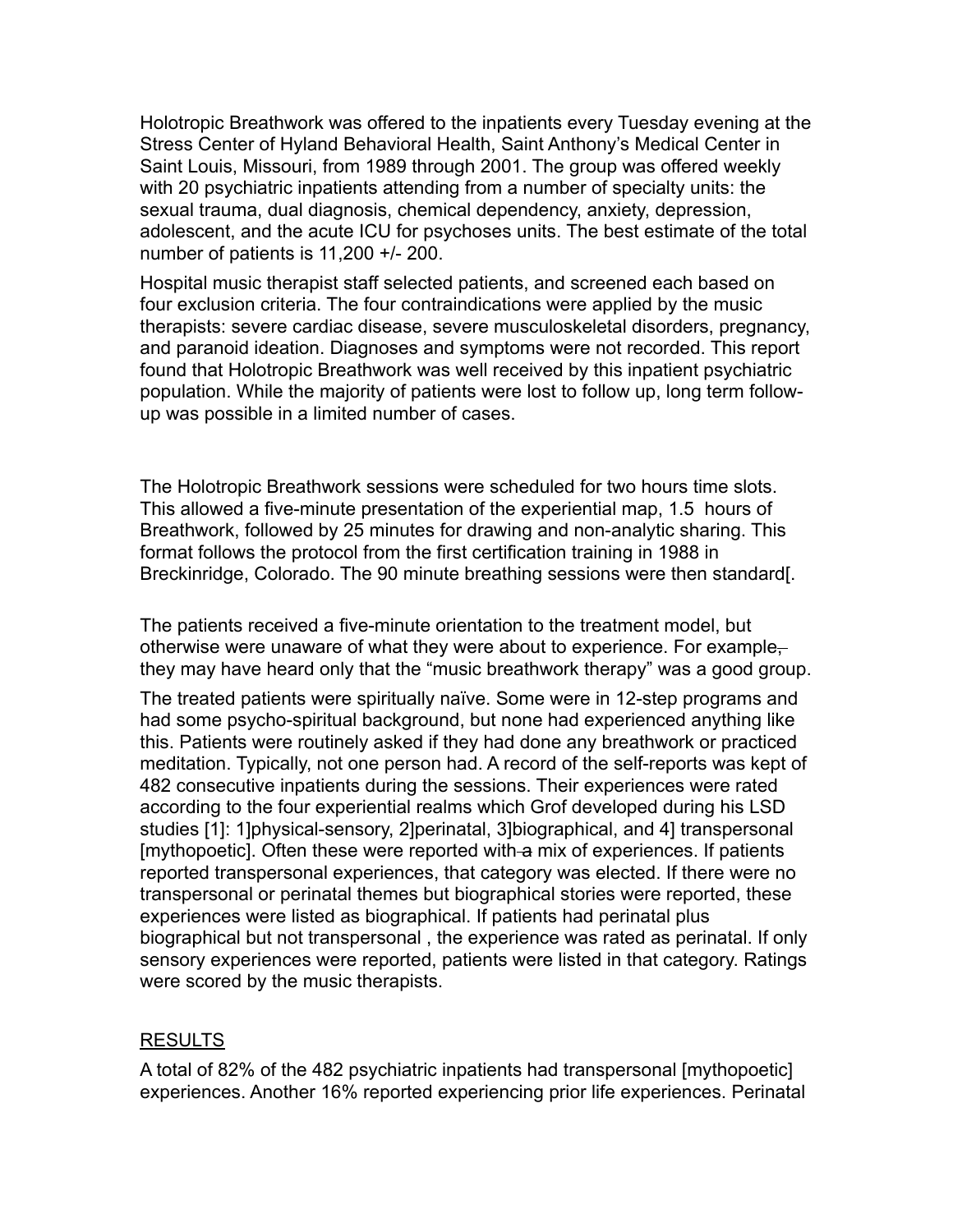experiences were reported by two patients. 2% of patients had "no experiences to report".

Among the 11,000 inpatients, the experience was well tolerated. There were no reports of problems at the end of the sessions. Nursing staff reported no untoward sequelae or complaints following the breathwork during this 12 year period.

#### A transpersonal experience case reports

A 14 year-old male was admitted with a severe major depression. He had attempted to kill himself twice by cutting his throat, nearly succeeding the second time. He had significant issues with shame and guilt getting the sheriff's daughter pregnant in his 300-person community. No one in the town would talk to him including the sheriff's daughter. He felt rejected and isolated. In the hospital he participated in breath work with four other clients in the first inpatient group. He reported that he re-experienced the night he tried to kill himself. This time, however, he experienced death, successfully completing the suicide in his process. He reported that he then became the universe. He had drawn a bloody knife next to a mandala circle containing a group of stars. As this was a new treatment, a guarded approach was taken towards his quick remission of affective symptoms. The patient stayed another week and participated in the Holotropic Breathwork a second time. After that session, he reported that he "became the universe right away". Then he became, in his own words, "pure consciousness", followed by "pure consciousness and the universe together". This is a significant experience for anyone, especially a 14 year old from a small country town. He was asked, "Do you know who Aristotle is?" "No." "Who Buddha is?" "No." "Ever heard of Shiva?" "No." "Jesus?" "I've been to Sunday school twice!" This-adolescent boy clearly was spiritually naïve, but had profound metaphysical experiences. [Following the HB, he did well for 9 months living with his uncle in another city. When he returned to his parents' hometown, he again became dysphoric, but he was not seriously depressed or suicidal.

A 31 year-old woman with suicidal major depression had a history of alcoholism and polysubstance abuse. She first experienced HB after she admitted herself [for treatment?] due to the deterioration of her mood and to prevent an alcoholic relapse. She had been abused by her step-father from the age of 12–14, then became a run-away living on the street as a drug addict. During this time her older brother, her main support in her family, died in combat. She had recovered in her early 20's but continued to cycle through severe major depressive episodes as an anniversary reaction to the loss of her brother. At admission, she was being treated as an outpatient with fluoxetine (60 mg) and trazodone (50 mg). Her medication was unchanged during her two-week hospitalization except for an increase in trazodone to 75 mg. After her first HB she refused to draw or share, but her appearance improved .The next week, after hearing the reports of others in the group sessions, she decided to share her experience: "This is too weird, but here is what happened: in the first session my dead father and dead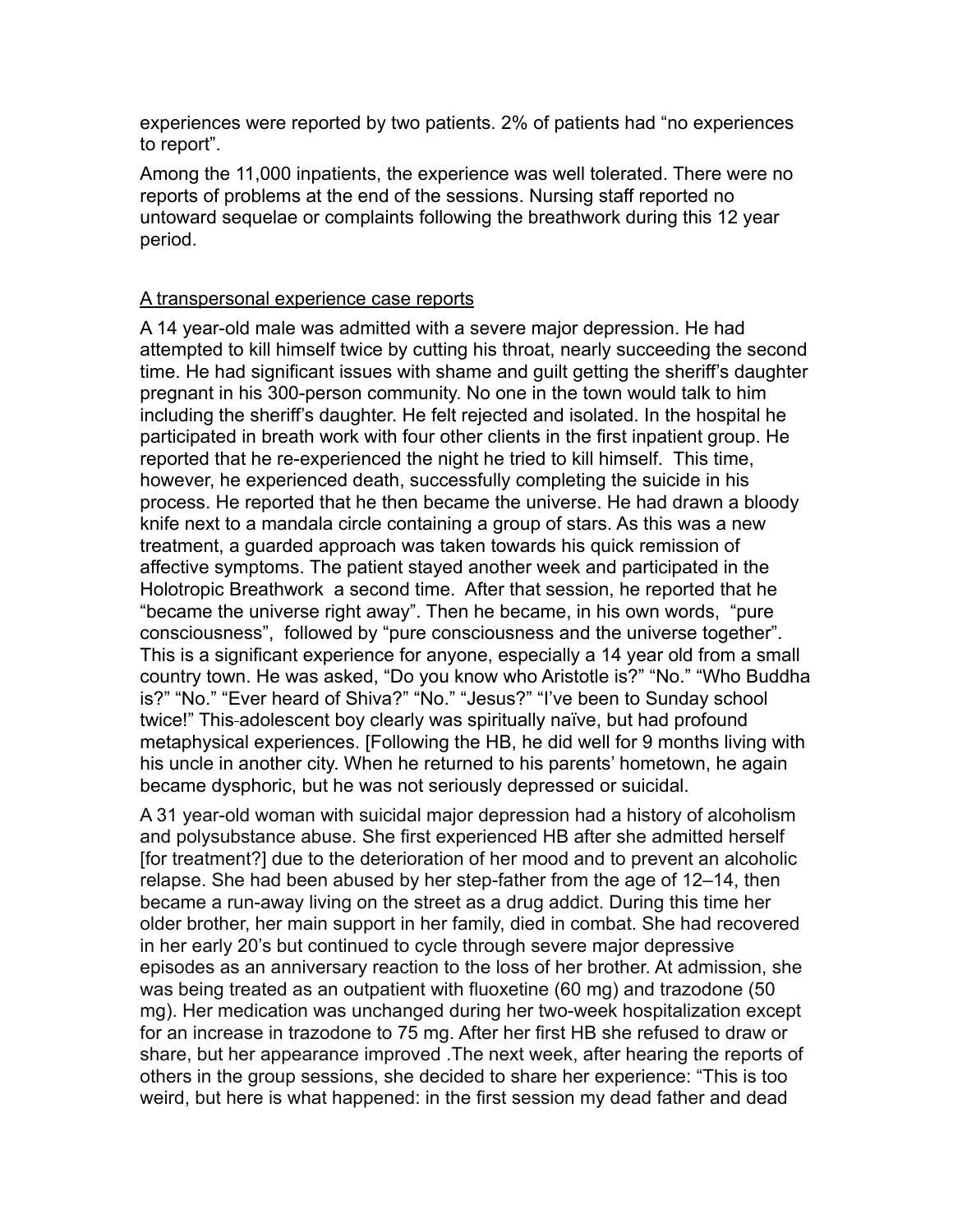brother showed up. They lifted me out of my body and took me to a wonderful place full of light and joy; I was so comforted. But then they dropped me back into my body. I just couldn't talk about it, it was just too weird! In my second breathwork session, my father and brother showed up again. This time they held my hands and stayed in the room. I could see them with my eyes open; I thought you could see them too." Her breathwork facilitator reassured her that he could not see them but that did not invalidate her experience. This woman did well for more than 3 years when she was lost to follow-up., By that time, however, she had become a leader of a 12-step program in her community.

### **DISCUSSION**

The structure of Holotropic Breathwork makes it supportive, non-directive, safe, private, and spontaneous. It is one of the least intrusive therapies available today and offers significant [types of benefits...] benefits as reported by participants. The lack of even a single reported problem in more than 11,000 Holotropic Breathing sessions over more than 12 years shows incredible promise for low risk therapy in assisting patients across an extremely broad range of psychological problems and normal life [wording] issues.

to me THIS is the significance, there were NO ISSUES, no complications, and patients loved it, and kept coming - so in the framework of evaluation of interventions - safety and efficacy, these data support that when done correctly in a therapeutic environment, it is appears to be safe and well tolerated. Holotropic Breahtwork's efficacy endorses it as a valuable therapeutic tool].

With respect to the 2% who reported 'no experience', another explanation for the uneventful session is possible. "No experience" is a description of the state of turya, consciousness without content. This state appears to occur in Holotropic Breathwork sessions with some frequency. Due to time restrictions for sharing in the groups of 20 patients, further questioning was not pursued regarding turya criteria such as cessation of thought and the suspension of breath and while remaining awake, without sleepiness or fatigue afterwards. [1].

The inpatients' exit interviews endorsing Holotropic Breathwork as their best therapy at Hyland Behavioral Health swayed the hospital administration to assign extra music therapists to assist in the groups. The four extra music therapists allowed for the formation of groups of 20 patients, with one facilitator for every four patients.

Hyland Behavioral Health Center was supportive of this work. Its Training Institute sponsored Holotropic Breath workshops for the therapists in -Saint Louis. Some hospital administrators also participated in the HB sessions; some even brought their mothers.

An adolescent residential program, Epworth Children's Home, also introduced Holotropic Breathwork after an adolescent who had a transpersonal transformative experience [conscious contact with his higher power] during the inpatient sessions returned to the program. Epworth's music therapist, Hallie